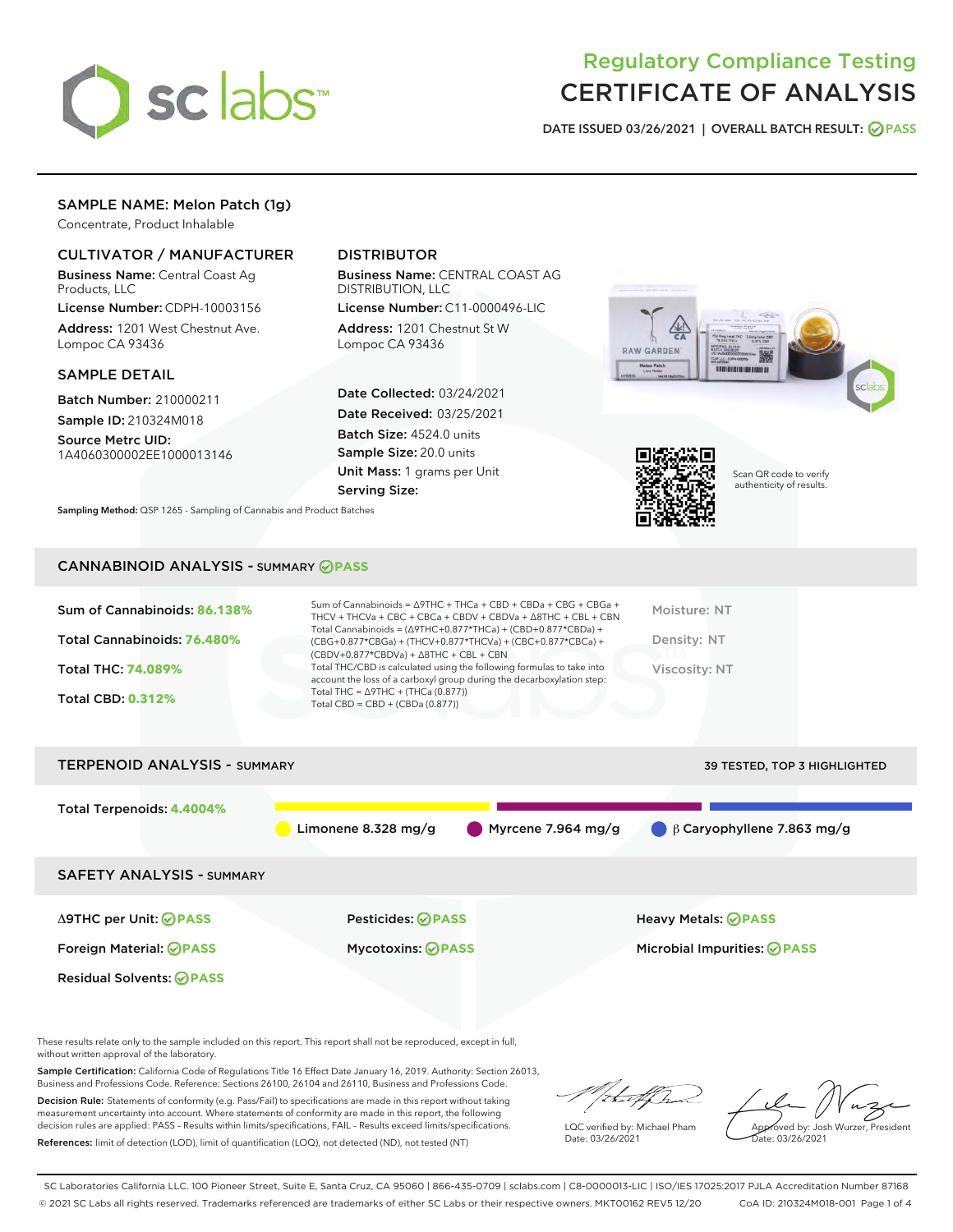



MELON PATCH (1G) | DATE ISSUED 03/26/2021 | OVERALL BATCH RESULT: @ PASS

## CANNABINOID TEST RESULTS - 03/25/2021 @ PASS

Tested by high-performance liquid chromatography with diode-array detection (HPLC-DAD). **Method:** QSP 1157 - Analysis of Cannabinoids by HPLC-DAD

TOTAL CANNABINOIDS: **76.480%**

Total Cannabinoids (Total THC) + (Total CBD) + (Total CBG) + (Total THCV) + (Total CBC) + (Total CBDV) + ∆8THC + CBL + CBN

TOTAL THC: **74.089%** Total THC (∆9THC+0.877\*THCa)

TOTAL CBD: **0.312%**

Total CBD (CBD+0.877\*CBDa)

TOTAL CBG: 1.14% Total CBG (CBG+0.877\*CBGa)

TOTAL THCV: 0.301% Total THCV (THCV+0.877\*THCVa)

TOTAL CBC: 0.638% Total CBC (CBC+0.877\*CBCa)

TOTAL CBDV: ND Total CBDV (CBDV+0.877\*CBDVa)

| <b>COMPOUND</b>  | LOD/LOQ<br>(mg/g)          | <b>MEASUREMENT</b><br><b>UNCERTAINTY</b><br>(mg/g) | <b>RESULT</b><br>(mg/g) | <b>RESULT</b><br>(%) |
|------------------|----------------------------|----------------------------------------------------|-------------------------|----------------------|
| <b>THCa</b>      | 0.05/0.14                  | ±19.595                                            | 762.45                  | 76.245               |
| <b>A9THC</b>     | 0.06 / 0.26                | ±2.484                                             | 72.22                   | 7.222                |
| <b>CBGa</b>      | 0.1/0.2                    | ±0.48                                              | 9.1                     | 0.91                 |
| <b>CBCa</b>      | 0.07/0.28                  | ±0.328                                             | 6.71                    | 0.671                |
| <b>CBDa</b>      | 0.02/0.19                  | ±0.104                                             | 3.56                    | 0.356                |
| <b>THCVa</b>     | 0.07 / 0.20                | ±0.164                                             | 3.43                    | 0.343                |
| <b>CBG</b>       | 0.06/0.19                  | ±0.134                                             | 3.41                    | 0.341                |
| <b>CBC</b>       | 0.2 / 0.5                  | ±0.01                                              | 0.5                     | 0.05                 |
| $\triangle$ 8THC | 0.1 / 0.4                  | N/A                                                | <b>ND</b>               | <b>ND</b>            |
| <b>THCV</b>      | 0.1/0.2                    | N/A                                                | <b>ND</b>               | <b>ND</b>            |
| <b>CBD</b>       | 0.07/0.29                  | N/A                                                | <b>ND</b>               | <b>ND</b>            |
| <b>CBDV</b>      | 0.04 / 0.15                | N/A                                                | <b>ND</b>               | <b>ND</b>            |
| <b>CBDVa</b>     | 0.03/0.53                  | N/A                                                | <b>ND</b>               | <b>ND</b>            |
| <b>CBL</b>       | 0.06 / 0.24                | N/A                                                | <b>ND</b>               | <b>ND</b>            |
| <b>CBN</b>       | 0.1 / 0.3                  | N/A                                                | <b>ND</b>               | <b>ND</b>            |
|                  | <b>SUM OF CANNABINOIDS</b> |                                                    | 861.38 mg/g             | 86.138%              |

#### **UNIT MASS: 1 grams per Unit**

| ∆9THC per Unit                        | 1120 per-package limit     | 72.22 mg/unit<br><b>PASS</b> |
|---------------------------------------|----------------------------|------------------------------|
| <b>Total THC per Unit</b>             |                            | 740.89 mg/unit               |
| <b>CBD</b> per Unit                   |                            | <b>ND</b>                    |
| <b>Total CBD per Unit</b>             |                            | $3.12$ mg/unit               |
| Sum of Cannabinoids<br>per Unit       |                            | 861.38 mg/unit               |
| <b>Total Cannabinoids</b><br>per Unit |                            | 764.80 mg/unit               |
| <b>MOISTURE TEST RESULT</b>           | <b>DENSITY TEST RESULT</b> | <b>VISCOSITY TEST RESULT</b> |

Not Tested

Not Tested

Not Tested

## TERPENOID TEST RESULTS - 03/26/2021

Terpene analysis utilizing gas chromatography-flame ionization detection (GC-FID). **Method:** QSP 1192 - Analysis of Terpenoids by GC-FID

| <b>COMPOUND</b>         | LOD/LOQ<br>(mg/g) | <b>MEASUREMENT</b><br><b>UNCERTAINTY</b><br>(mg/g) | <b>RESULT</b><br>(mg/g)                         | <b>RESULT</b><br>$(\%)$ |
|-------------------------|-------------------|----------------------------------------------------|-------------------------------------------------|-------------------------|
| Limonene                | 0.005 / 0.016     | ±0.1191                                            | 8.328                                           | 0.8328                  |
| <b>Myrcene</b>          | 0.008 / 0.025     | ±0.1027                                            | 7.964                                           | 0.7964                  |
| $\beta$ Caryophyllene   | 0.004 / 0.012     | ±0.2799                                            | 7.863                                           | 0.7863                  |
| trans-ß-Farnesene       | 0.008 / 0.025     | ±0.1086                                            | 3.059                                           | 0.3059                  |
| Linalool                | 0.009 / 0.032     | ±0.1053                                            | 2.772                                           | 0.2772                  |
| $\alpha$ Humulene       | 0.009/0.029       | ±0.0822                                            | 2.561                                           | 0.2561                  |
| $\alpha$ Bisabolol      | 0.008 / 0.026     | ±0.1349                                            | 2.527                                           | 0.2527                  |
| Guaiol                  | 0.009 / 0.030     | ±0.0866                                            | 1.835                                           | 0.1835                  |
| $\beta$ Pinene          | 0.004 / 0.014     | ±0.0123                                            | 1.066                                           | 0.1066                  |
| Terpineol               | 0.016 / 0.055     | ±0.0632                                            | 1.030                                           | 0.1030                  |
| Fenchol                 | 0.010 / 0.034     | ±0.0354                                            | 0.914                                           | 0.0914                  |
| Nerolidol               | 0.009 / 0.028     | ±0.0484                                            | 0.769                                           | 0.0769                  |
| Caryophyllene<br>Oxide  | 0.010 / 0.033     | ±0.0339                                            | 0.736                                           | 0.0736                  |
| Valencene               | 0.009 / 0.030     | ±0.0430                                            | 0.624                                           | 0.0624                  |
| $\alpha$ Pinene         | 0.005 / 0.017     | ±0.0048                                            | 0.555                                           | 0.0555                  |
| <b>Terpinolene</b>      | 0.008 / 0.026     | ±0.0101                                            | 0.491                                           | 0.0491                  |
| <b>Borneol</b>          | 0.005 / 0.016     | ±0.0109                                            | 0.259                                           | 0.0259                  |
| Ocimene                 | 0.011 / 0.038     | ±0.0053                                            | 0.165                                           | 0.0165                  |
| Fenchone                | 0.009 / 0.028     | ±0.0046                                            | 0.159                                           | 0.0159                  |
| Camphene                | 0.005 / 0.015     | ±0.0013                                            | 0.117                                           | 0.0117                  |
| Citronellol             | 0.003 / 0.010     | ±0.0021                                            | 0.043                                           | 0.0043                  |
| Eucalyptol              | 0.006 / 0.018     | ±0.0011                                            | 0.042                                           | 0.0042                  |
| Sabinene Hydrate        | 0.006 / 0.022     | ±0.0015                                            | 0.038                                           | 0.0038                  |
| Geraniol                | 0.002 / 0.007     | ±0.0011                                            | 0.025                                           | 0.0025                  |
| $\gamma$ Terpinene      | 0.006 / 0.018     | ±0.0004                                            | 0.024                                           | 0.0024                  |
| Sabinene                | 0.004 / 0.014     | ±0.0003                                            | 0.021                                           | 0.0021                  |
| Nerol                   | 0.003 / 0.011     | ±0.0008                                            | 0.017                                           | 0.0017                  |
| $\alpha$ Phellandrene   | 0.006 / 0.020     | N/A                                                | <loq< th=""><th><loq< th=""></loq<></th></loq<> | <loq< th=""></loq<>     |
| 3 Carene                | 0.005 / 0.018     | N/A                                                | <loq< th=""><th><loq< th=""></loq<></th></loq<> | <loq< th=""></loq<>     |
| $\alpha$ Terpinene      | 0.005 / 0.017     | N/A                                                | < 0                                             | $\sim$ 0.0              |
| p-Cymene                | 0.005 / 0.016     | N/A                                                | ND                                              | ND                      |
| (-)-Isopulegol          | 0.005 / 0.016     | N/A                                                | ND                                              | ND                      |
| Camphor                 | 0.006 / 0.019     | N/A                                                | ND                                              | <b>ND</b>               |
| Isoborneol              | 0.004 / 0.012     | N/A                                                | ND                                              | ND                      |
| Menthol                 | 0.008 / 0.025     | N/A                                                | ND                                              | ND                      |
| R-(+)-Pulegone          | 0.003 / 0.011     | N/A                                                | ND                                              | ND                      |
| <b>Geranyl Acetate</b>  | 0.004 / 0.014     | N/A                                                | ND                                              | ND                      |
| $\alpha$ Cedrene        | 0.005 / 0.016     | N/A                                                | ND                                              | ND                      |
| Cedrol                  | 0.008 / 0.027     | N/A                                                | ND                                              | <b>ND</b>               |
| <b>TOTAL TERPENOIDS</b> |                   |                                                    | 44.004 mg/g                                     | 4.4004%                 |

SC Laboratories California LLC. 100 Pioneer Street, Suite E, Santa Cruz, CA 95060 | 866-435-0709 | sclabs.com | C8-0000013-LIC | ISO/IES 17025:2017 PJLA Accreditation Number 87168 © 2021 SC Labs all rights reserved. Trademarks referenced are trademarks of either SC Labs or their respective owners. MKT00162 REV5 12/20 CoA ID: 210324M018-001 Page 2 of 4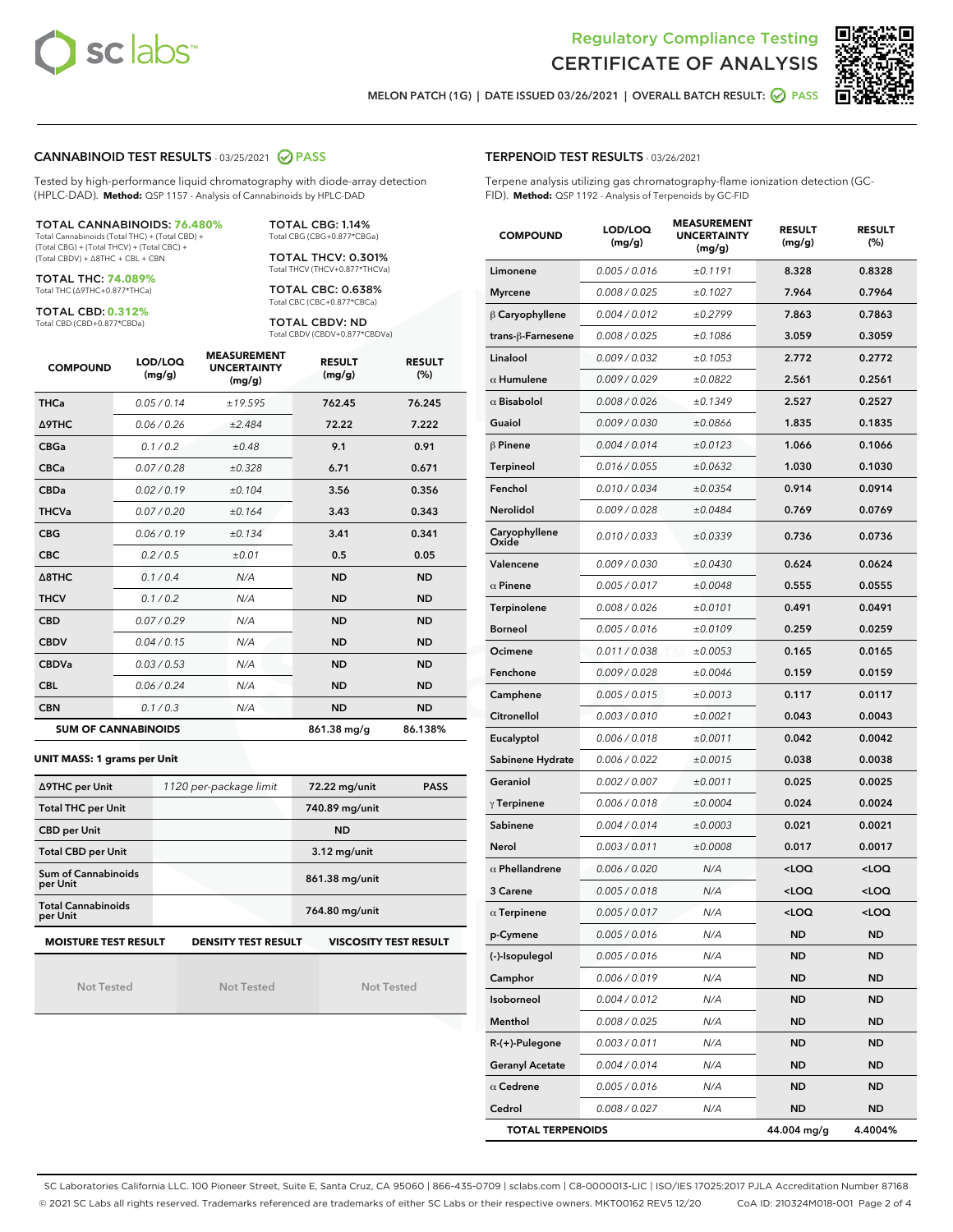



MELON PATCH (1G) | DATE ISSUED 03/26/2021 | OVERALL BATCH RESULT:  $\bigcirc$  PASS

# CATEGORY 1 PESTICIDE TEST RESULTS - 03/26/2021 2 PASS

Pesticide and plant growth regulator analysis utilizing high-performance liquid chromatography-mass spectrometry (HPLC-MS) or gas chromatography-mass spectrometry (GC-MS). \*GC-MS utilized where indicated. **Method:** QSP 1212 - Analysis of Pesticides and Mycotoxins by LC-MS or QSP 1213 - Analysis of Pesticides by GC-MS

| <b>COMPOUND</b>             | LOD/LOQ<br>$(\mu g/g)$ | <b>ACTION</b><br><b>LIMIT</b><br>$(\mu g/g)$ | <b>MEASUREMENT</b><br><b>UNCERTAINTY</b><br>$(\mu g/g)$ | <b>RESULT</b><br>$(\mu g/g)$ | <b>RESULT</b> |
|-----------------------------|------------------------|----------------------------------------------|---------------------------------------------------------|------------------------------|---------------|
| Aldicarb                    | 0.03 / 0.08            | $\ge$ LOD                                    | N/A                                                     | <b>ND</b>                    | <b>PASS</b>   |
| Carbofuran                  | 0.02/0.05              | $>$ LOD                                      | N/A                                                     | <b>ND</b>                    | <b>PASS</b>   |
| Chlordane*                  | 0.03 / 0.08            | $\ge$ LOD                                    | N/A                                                     | <b>ND</b>                    | <b>PASS</b>   |
| Chlorfenapyr*               | 0.03/0.10              | $\geq$ LOD                                   | N/A                                                     | <b>ND</b>                    | <b>PASS</b>   |
| Chlorpyrifos                | 0.02 / 0.06            | $\ge$ LOD                                    | N/A                                                     | <b>ND</b>                    | <b>PASS</b>   |
| Coumaphos                   | 0.02/0.07              | $>$ LOD                                      | N/A                                                     | <b>ND</b>                    | <b>PASS</b>   |
| <b>Daminozide</b>           | 0.02 / 0.07            | $\ge$ LOD                                    | N/A                                                     | <b>ND</b>                    | <b>PASS</b>   |
| <b>DDVP</b><br>(Dichlorvos) | 0.03/0.09              | $\ge$ LOD                                    | N/A                                                     | <b>ND</b>                    | <b>PASS</b>   |
| <b>Dimethoate</b>           | 0.03 / 0.08            | $\ge$ LOD                                    | N/A                                                     | <b>ND</b>                    | <b>PASS</b>   |
| Ethoprop(hos)               | 0.03/0.10              | $\ge$ LOD                                    | N/A                                                     | <b>ND</b>                    | <b>PASS</b>   |
| Etofenprox                  | 0.02 / 0.06            | $\ge$ LOD                                    | N/A                                                     | <b>ND</b>                    | <b>PASS</b>   |
| Fenoxycarb                  | 0.03 / 0.08            | $\ge$ LOD                                    | N/A                                                     | <b>ND</b>                    | <b>PASS</b>   |
| Fipronil                    | 0.03/0.08              | $>$ LOD                                      | N/A                                                     | <b>ND</b>                    | <b>PASS</b>   |
| Imazalil                    | 0.02 / 0.06            | $\ge$ LOD                                    | N/A                                                     | <b>ND</b>                    | <b>PASS</b>   |
| Methiocarb                  | 0.02 / 0.07            | $\ge$ LOD                                    | N/A                                                     | <b>ND</b>                    | <b>PASS</b>   |
| Methyl<br>parathion         | 0.03/0.10              | $>$ LOD                                      | N/A                                                     | <b>ND</b>                    | <b>PASS</b>   |
| <b>Mevinphos</b>            | 0.03/0.09              | $>$ LOD                                      | N/A                                                     | <b>ND</b>                    | <b>PASS</b>   |
| Paclobutrazol               | 0.02 / 0.05            | $\ge$ LOD                                    | N/A                                                     | <b>ND</b>                    | <b>PASS</b>   |
| Propoxur                    | 0.03/0.09              | $>$ LOD                                      | N/A                                                     | <b>ND</b>                    | <b>PASS</b>   |
| Spiroxamine                 | 0.03 / 0.08            | $\ge$ LOD                                    | N/A                                                     | <b>ND</b>                    | <b>PASS</b>   |
| Thiacloprid                 | 0.03/0.10              | $\ge$ LOD                                    | N/A                                                     | <b>ND</b>                    | <b>PASS</b>   |

#### CATEGORY 2 PESTICIDE TEST RESULTS - 03/26/2021 @ PASS

| <b>COMPOUND</b>   | LOD/LOQ<br>$(\mu g/g)$ | <b>ACTION</b><br><b>LIMIT</b><br>$(\mu g/g)$ | <b>MEASUREMENT</b><br><b>UNCERTAINTY</b><br>$(\mu g/g)$ | <b>RESULT</b><br>$(\mu g/g)$ | <b>RESULT</b> |
|-------------------|------------------------|----------------------------------------------|---------------------------------------------------------|------------------------------|---------------|
| Abamectin         | 0.03/0.10              | 0.1                                          | N/A                                                     | <b>ND</b>                    | <b>PASS</b>   |
| Acephate          | 0.02/0.07              | 0.1                                          | N/A                                                     | <b>ND</b>                    | <b>PASS</b>   |
| Acequinocyl       | 0.02/0.07              | 0.1                                          | N/A                                                     | <b>ND</b>                    | <b>PASS</b>   |
| Acetamiprid       | 0.02/0.05              | 0.1                                          | N/A                                                     | <b>ND</b>                    | <b>PASS</b>   |
| Azoxystrobin      | 0.02/0.07              | 0.1                                          | N/A                                                     | <b>ND</b>                    | <b>PASS</b>   |
| <b>Bifenazate</b> | 0.01/0.04              | 0.1                                          | N/A                                                     | <b>ND</b>                    | <b>PASS</b>   |
| <b>Bifenthrin</b> | 0.02/0.05              | 3                                            | N/A                                                     | <b>ND</b>                    | <b>PASS</b>   |
| <b>Boscalid</b>   | 0.03/0.09              | 0.1                                          | N/A                                                     | <b>ND</b>                    | <b>PASS</b>   |

| <b>CATEGORY 2 PESTICIDE TEST RESULTS</b> - 03/26/2021 continued |  |
|-----------------------------------------------------------------|--|
|-----------------------------------------------------------------|--|

| <b>COMPOUND</b>               | LOD/LOQ<br>(µg/g) | <b>ACTION</b><br>LIMIT<br>$(\mu g/g)$ | <b>MEASUREMENT</b><br><b>UNCERTAINTY</b><br>$(\mu g/g)$ | <b>RESULT</b><br>(µg/g) | <b>RESULT</b> |
|-------------------------------|-------------------|---------------------------------------|---------------------------------------------------------|-------------------------|---------------|
| Captan                        | 0.19/0.57         | 0.7                                   | N/A                                                     | <b>ND</b>               | <b>PASS</b>   |
| Carbaryl                      | 0.02 / 0.06       | 0.5                                   | N/A                                                     | <b>ND</b>               | <b>PASS</b>   |
| Chlorantranilip-<br>role      | 0.04 / 0.12       | 10                                    | N/A                                                     | <b>ND</b>               | <b>PASS</b>   |
| Clofentezine                  | 0.03 / 0.09       | 0.1                                   | N/A                                                     | <b>ND</b>               | <b>PASS</b>   |
| Cyfluthrin                    | 0.12 / 0.38       | $\overline{c}$                        | N/A                                                     | <b>ND</b>               | <b>PASS</b>   |
| Cypermethrin                  | 0.11 / 0.32       | 1                                     | N/A                                                     | <b>ND</b>               | <b>PASS</b>   |
| <b>Diazinon</b>               | 0.02 / 0.05       | 0.1                                   | N/A                                                     | <b>ND</b>               | <b>PASS</b>   |
| Dimethomorph                  | 0.03 / 0.09       | 2                                     | N/A                                                     | <b>ND</b>               | <b>PASS</b>   |
| Etoxazole                     | 0.02 / 0.06       | 0.1                                   | N/A                                                     | <b>ND</b>               | <b>PASS</b>   |
| Fenhexamid                    | 0.03 / 0.09       | 0.1                                   | N/A                                                     | <b>ND</b>               | <b>PASS</b>   |
| Fenpyroximate                 | 0.02 / 0.06       | 0.1                                   | N/A                                                     | <b>ND</b>               | <b>PASS</b>   |
| Flonicamid                    | 0.03 / 0.10       | 0.1                                   | N/A                                                     | <b>ND</b>               | <b>PASS</b>   |
| Fludioxonil                   | 0.03 / 0.10       | 0.1                                   | N/A                                                     | <b>ND</b>               | <b>PASS</b>   |
| Hexythiazox                   | 0.02 / 0.07       | 0.1                                   | N/A                                                     | <b>ND</b>               | <b>PASS</b>   |
| Imidacloprid                  | 0.04 / 0.11       | 5                                     | N/A                                                     | <b>ND</b>               | <b>PASS</b>   |
| Kresoxim-methyl               | 0.02 / 0.07       | 0.1                                   | N/A                                                     | <b>ND</b>               | <b>PASS</b>   |
| Malathion                     | 0.03 / 0.09       | 0.5                                   | N/A                                                     | <b>ND</b>               | <b>PASS</b>   |
| Metalaxyl                     | 0.02 / 0.07       | 2                                     | N/A                                                     | <b>ND</b>               | <b>PASS</b>   |
| Methomyl                      | 0.03 / 0.10       | 1                                     | N/A                                                     | <b>ND</b>               | <b>PASS</b>   |
| Myclobutanil                  | 0.03 / 0.09       | 0.1                                   | N/A                                                     | <b>ND</b>               | <b>PASS</b>   |
| Naled                         | 0.02 / 0.07       | 0.1                                   | N/A                                                     | <b>ND</b>               | <b>PASS</b>   |
| Oxamyl                        | 0.04 / 0.11       | 0.5                                   | N/A                                                     | <b>ND</b>               | <b>PASS</b>   |
| Pentachloronitro-<br>benzene* | 0.03 / 0.09       | 0.1                                   | N/A                                                     | <b>ND</b>               | <b>PASS</b>   |
| Permethrin                    | 0.04 / 0.12       | 0.5                                   | N/A                                                     | <b>ND</b>               | <b>PASS</b>   |
| Phosmet                       | 0.03/0.10         | 0.1                                   | N/A                                                     | <b>ND</b>               | <b>PASS</b>   |
| Piperonylbu-<br>toxide        | 0.02 / 0.07       | 3                                     | N/A                                                     | <b>ND</b>               | <b>PASS</b>   |
| Prallethrin                   | 0.03 / 0.08       | 0.1                                   | N/A                                                     | <b>ND</b>               | <b>PASS</b>   |
| Propiconazole                 | 0.02 / 0.07       | 0.1                                   | N/A                                                     | <b>ND</b>               | <b>PASS</b>   |
| Pyrethrins                    | 0.04 / 0.12       | 0.5                                   | N/A                                                     | ND                      | PASS          |
| Pyridaben                     | 0.02 / 0.07       | 0.1                                   | N/A                                                     | ND                      | <b>PASS</b>   |
| Spinetoram                    | 0.02 / 0.07       | 0.1                                   | N/A                                                     | <b>ND</b>               | <b>PASS</b>   |
| Spinosad                      | 0.02 / 0.07       | 0.1                                   | N/A                                                     | <b>ND</b>               | <b>PASS</b>   |
| Spiromesifen                  | 0.02 / 0.05       | 0.1                                   | N/A                                                     | <b>ND</b>               | <b>PASS</b>   |
| Spirotetramat                 | 0.02 / 0.06       | 0.1                                   | N/A                                                     | <b>ND</b>               | <b>PASS</b>   |
| Tebuconazole                  | 0.02 / 0.07       | 0.1                                   | N/A                                                     | ND                      | <b>PASS</b>   |
| Thiamethoxam                  | 0.03 / 0.10       | 5                                     | N/A                                                     | <b>ND</b>               | <b>PASS</b>   |
| Trifloxystrobin               | 0.03 / 0.08       | 0.1                                   | N/A                                                     | <b>ND</b>               | <b>PASS</b>   |

SC Laboratories California LLC. 100 Pioneer Street, Suite E, Santa Cruz, CA 95060 | 866-435-0709 | sclabs.com | C8-0000013-LIC | ISO/IES 17025:2017 PJLA Accreditation Number 87168 © 2021 SC Labs all rights reserved. Trademarks referenced are trademarks of either SC Labs or their respective owners. MKT00162 REV5 12/20 CoA ID: 210324M018-001 Page 3 of 4